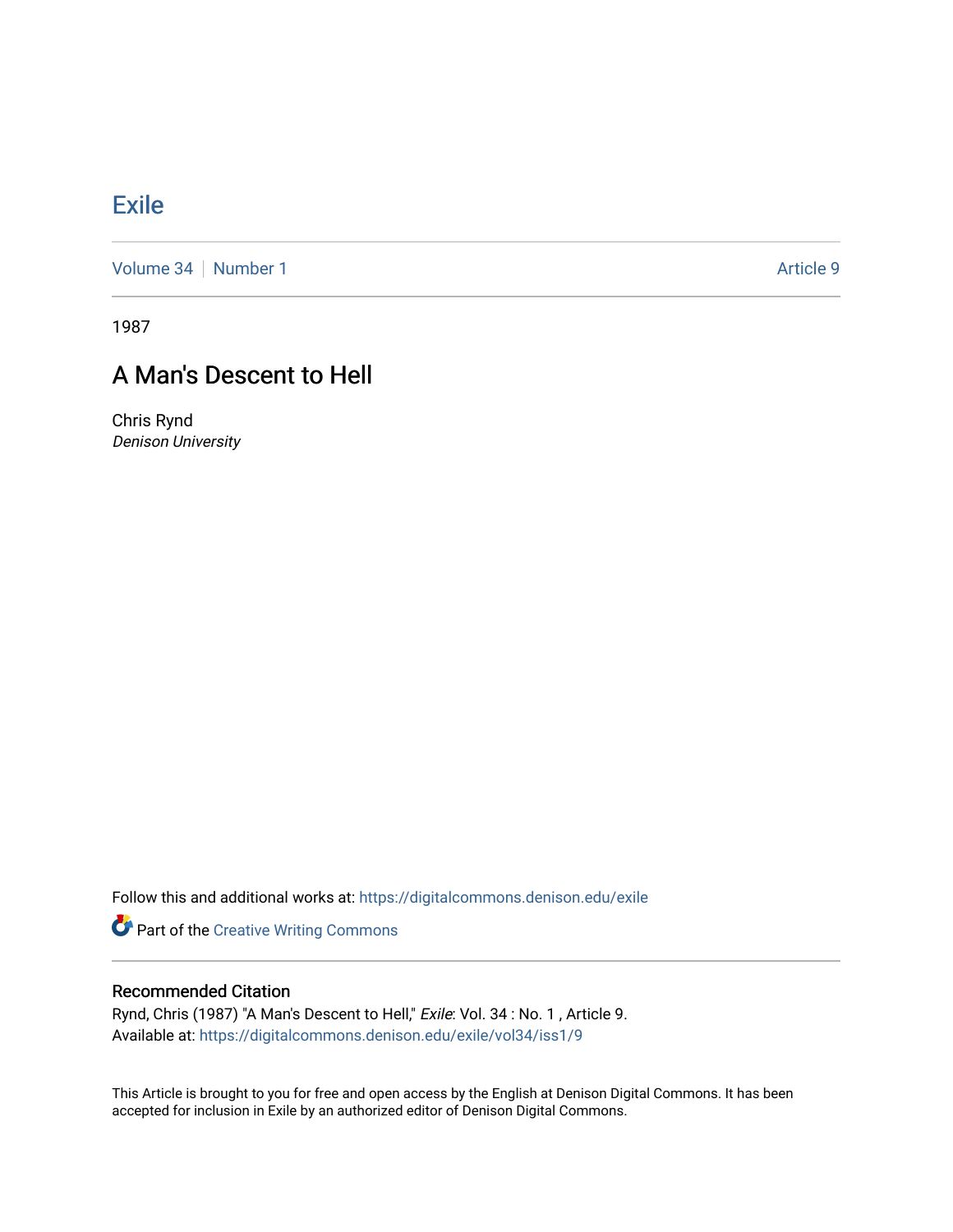## **A Man's Descent to Hell**

We'd never seen the man before, whose grizzled beard was full. But he captured every barroom ear, as he teetered on his stool.

"When she was gone," his tale began, "gone far away from me; I did what foolish young men do and sold myself to sea.

I toiled and banned all thoughts of her and half a year went by, till, at the place where blue meets blue, land replaced the sky.

A small and jungled watering isle our tired ship did reach. And men were rowed to fill our casks, and I to guard the beach.

Alone I walked the sunlit sands till sudden did appear a short and squatting colored man sat smoking by a fire.

I put my revolver to his head, but he turned to me and smiled. He spoke with words so sweet and kind and bade me sit a while.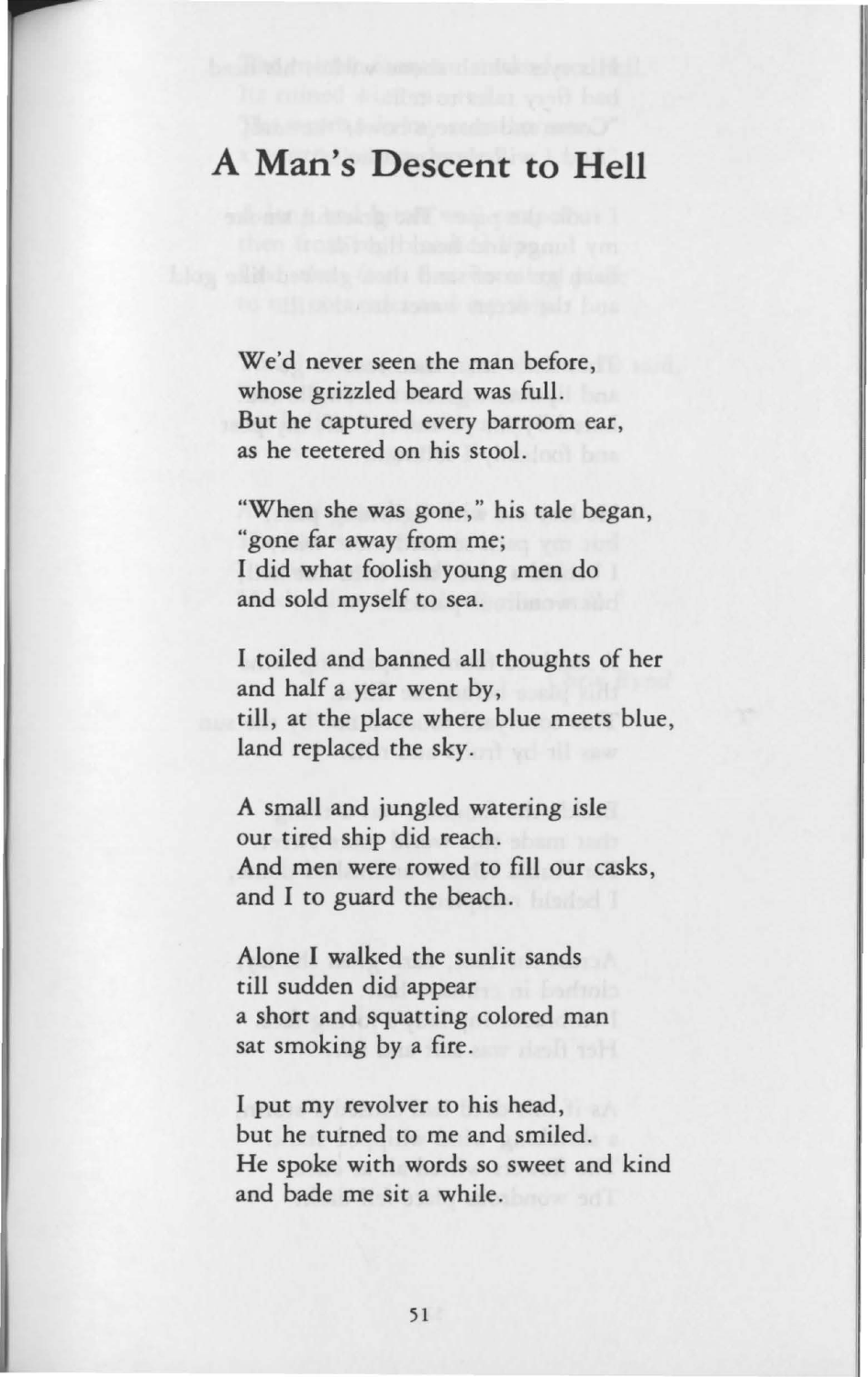His eyes which shone within his head had fiery tales to tell. "Come and share a bowl," he said, "And I will show you hell."

I took the pipe. The graceful smoke my lungs and head did fill. Each grain of sand then glowed like gold and the ocean waves stood still.

That little man then rose to go and by forest green was swallowed. Lured by his promise, I left my post and foolishly I followed.

He lost me with lightning pace, but my path seemed more wise; I beheld a place that held not hell, but wondrous paradise.

A marbled fount of sparkling wine this place before me filled. This courtyard touched not by the sun was lit by fruits and rills.

Beside the fountain was a thing that made this world more sweet. For Kubla Khan's unfinished dome, I beheld complete.

Across the cool, dark grass she lay; clothed in crimson hair. I embraced my lady's loving face. Her flesh was soft and fair.

As if this deed had caused a storm, a shrieking wind whipped stark. The flowers wilted all at once. The wondrous place fell dark.